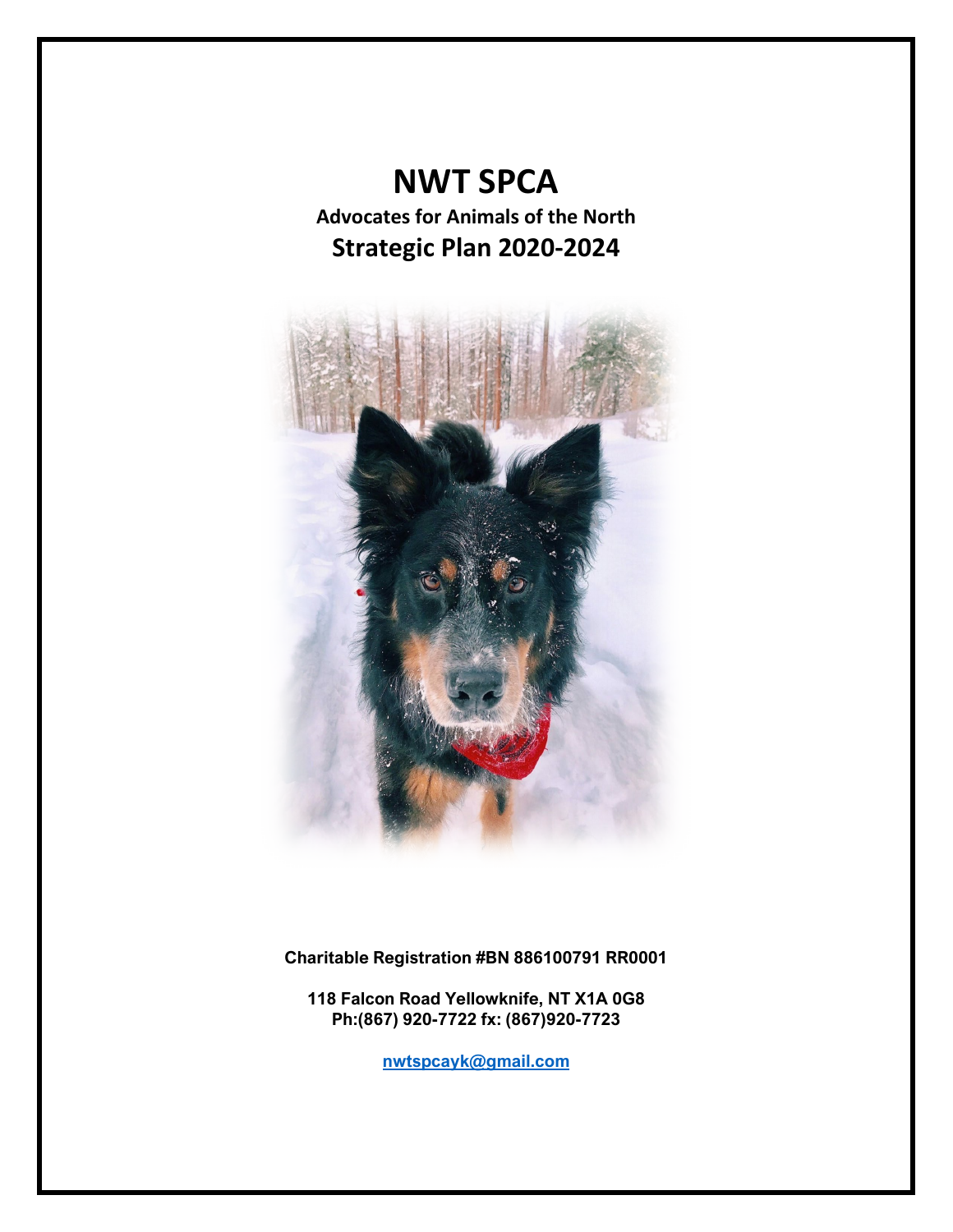# **Introduction**

The NWT SPCA is a non-profit, charitable, and volunteer-run organization dedicated to improving the quality of life for all domestic animals in the Northwest Territories since its establishment in 1988. Through public education and awareness, relationship building in communities and partnering organizations within and outside of the NWT we are achieving this. We support stronger animal protection legislation, offer various programs and services to the residents in the NWT, participate in animal rescue and protection initiatives, and run programs to support adoptions and fostering of abandoned, stray, and neglected animals.

Our organization continues to build and improve upon our shelter facility (built in October 2012) and the programs offered to the public and animals of the NWT. We strive to be as environmentally friendly as we can be and currently use safe cleaning products. We intake hundreds of dogs and cats a year and adopt many of them out to local families. Some are adopted south, and more are sent south to trusted Rescue organizations to find new homes. Most of the animals we care for need medical attention of varying degrees including vaccinations, deworming, sterilization, life threatening viruses, infections, abrasions and malnutrition and sometimes amputation.

Though most of the animals coming into the shelter are from communities outside of Yellowknife, many of the benefits stay within the City. The following is a list of how the NWT SPCA has contributed and continues to play a role as a significant corporate citizen of Yellowknife as well as NWT communities:

- Employment of up to 20 people
- Student Employment Program
- ❖ Provide abundant volunteer opportunities for all ages
- Provide opportunities for Yellowknife's Community Livings EmployABILITY program, Brownies, Girl Guides and GirlSpace, youth summer camps
- Pay for utilities in the City including water, power, phone and oil
- Provide affordable programs such as vaccination /spay & neuter services to communities
- $\cdot \cdot$  Provide business for local companies such as the veterinary clinic, airlines, local shops, Northwestel, Northland Utilities, etc
- $\cdot \cdot$  Provider of educational materials to communities and youth in general
- $\triangleleft$  Provide scholarships for youth
- $\cdot$  Make the communities safer by taking dogs as requested
- Respond to emergency situations involving animals helping RCMP and by-law
- Provide companion animals to the citizens of Yellowknife and other communities in NWT and Canada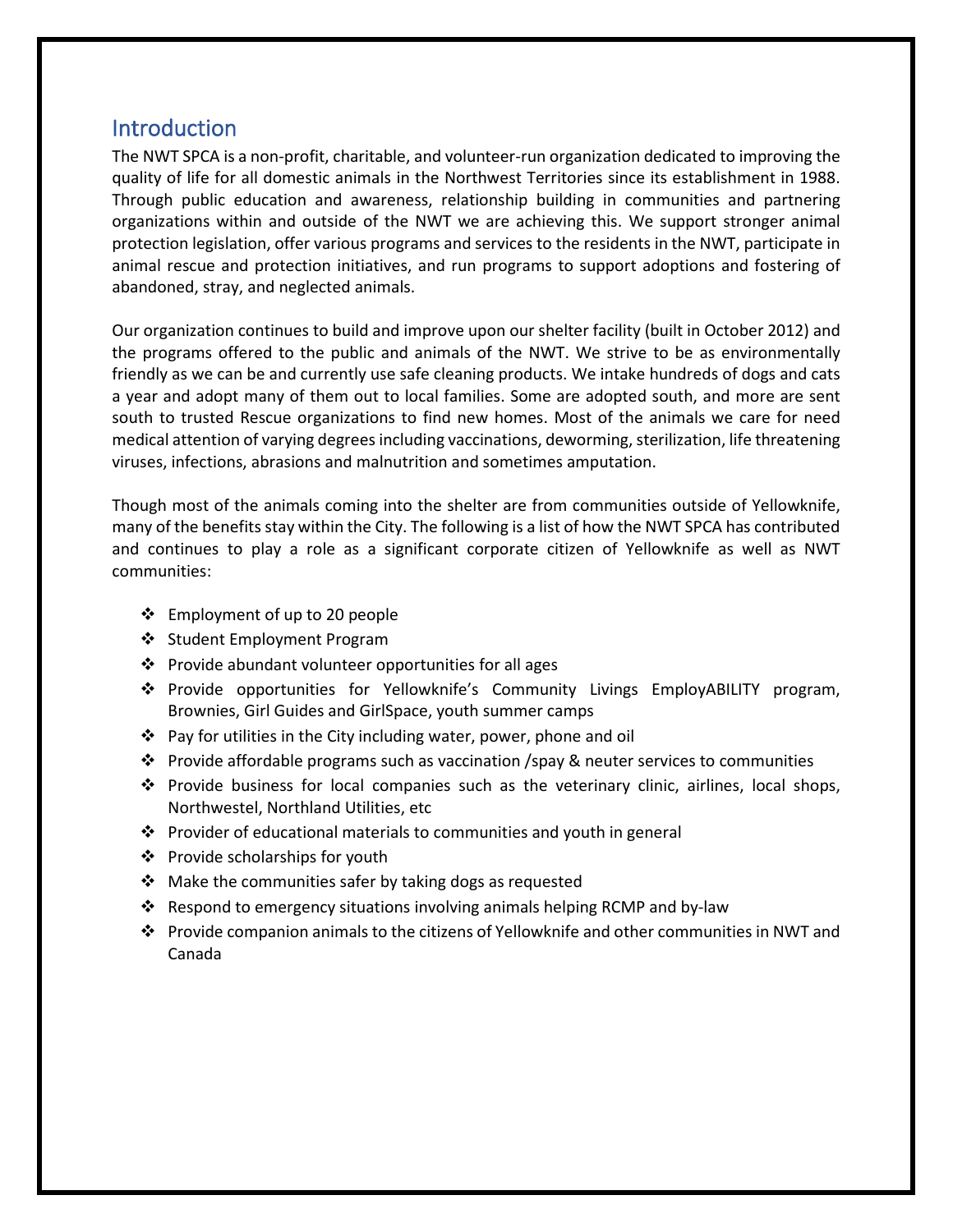# Executive Summary

The NWT SPCA Board of Directors, management team, and staff, have created this strategic plan to guide the organization for the years 2020 to 2024. This document is the result of many hours of planning, information gathering, and discussion and contains four operational areas of focus which include Funding, Community Outreach and Support, Improved Animal Care and Advocacy for Animal Welfare in the NWT. Based upon these four areas of focus, there are 18 strategic goals to which the team at NWT SPCA will direct their attention and focus their energy on achieving over the course of the next four to five years.

### *Funding*

- Build and diversify our sources of revenue
- ❖ Grow and enhance existing donors
- Work with Territorial and Federal government to secure essential funding
- $\div$  Find and apply for relevant public grants

### *Support Communities*

- Partnerships with First Nations communities
- Develop humane educational materials that reflect the cultural diversity of the NWT
- $\triangleleft$  Engage leaders in each community
- Vet clinics in more communities
- Promoting better animal compassion, suggest in-community temporary shelters, encourage responsibility of dog ownership in communities

### *Improve Animal Care in Shelter*

- To strengthen staff abilities
- $\cdot \cdot$  Recruit volunteers for shelter operations and animal care
- $\cdot$  Improve administration and organization at shelter
- $\triangleleft$  Continue improving and maintaining the facility
- ❖ Improving marketing of our mandate and programs

### *Advocacy for Animal Welfare in NWT*

- $\div$  Put more effort into changing legislation
- Continue and maintain current relations with RCMP, bylaw officers, Fire Department
- $\triangleleft$  Advocate for training of officers in communities with animal control plus proper care
- Strive to reach all 33 communities in the NWT

This document is meant to be a living document. The success of the strategies and goals above is dependent upon many different variables, most of which are not static and are subject to change, including factors such as:

- **Example 2** Economic conditions, Government and regulatory bodies and private sector changes
- Changes in demographics, loss of funding and technical advancements
- ❖ Changes in key staffing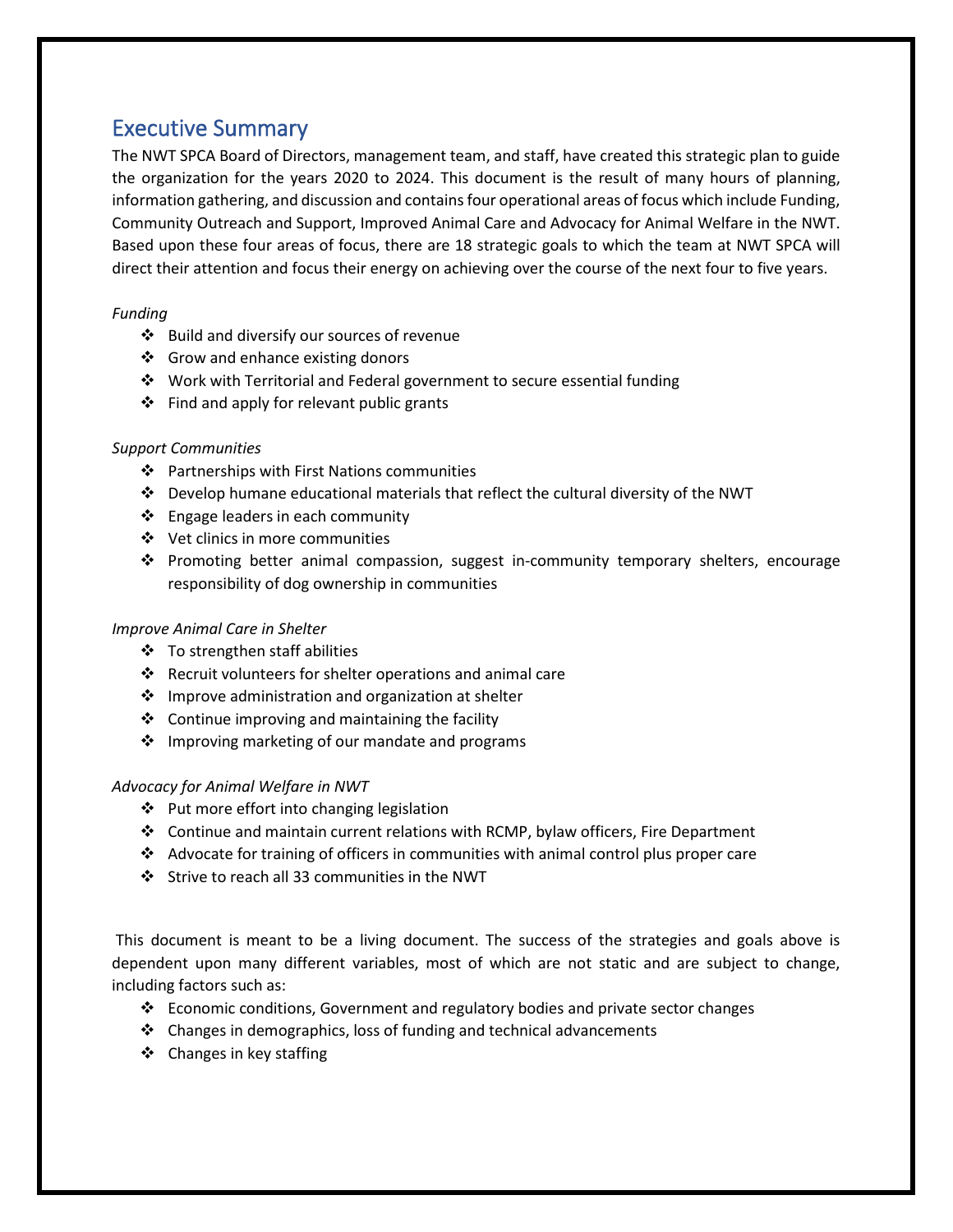Many of these variables are out of the control of the organization and may impact the priority of the strategy listed or the time it will take to complete the action item. It is therefore reasonable and to be expected that modifications will be made as needed should anything impede our progress.

Changes will be made as deemed necessary at the discretion of the Board of Directors. This plan will take us through to the year 2024, and it is the hope of SPCA team that, in achieving the goals set forth, we will have positioned the organization well, for the foreseeable future to continue to:

- Be leaders in animal welfare in the NWT
- $\triangle$  Support the communities of the Territory to the best of our ability
- Attract and retain the most dynamic staff, volunteers and board members
- $\triangleleft$  Help as many animals as we can while offering the highest standard of care
- ❖ Build relationships to ensure ongoing sustainability

The NWT SPCA is committed and ready to work over the life of this plan to achieve what has been set forth. We are dedicated to the overall success of the organization and the animals we care for.

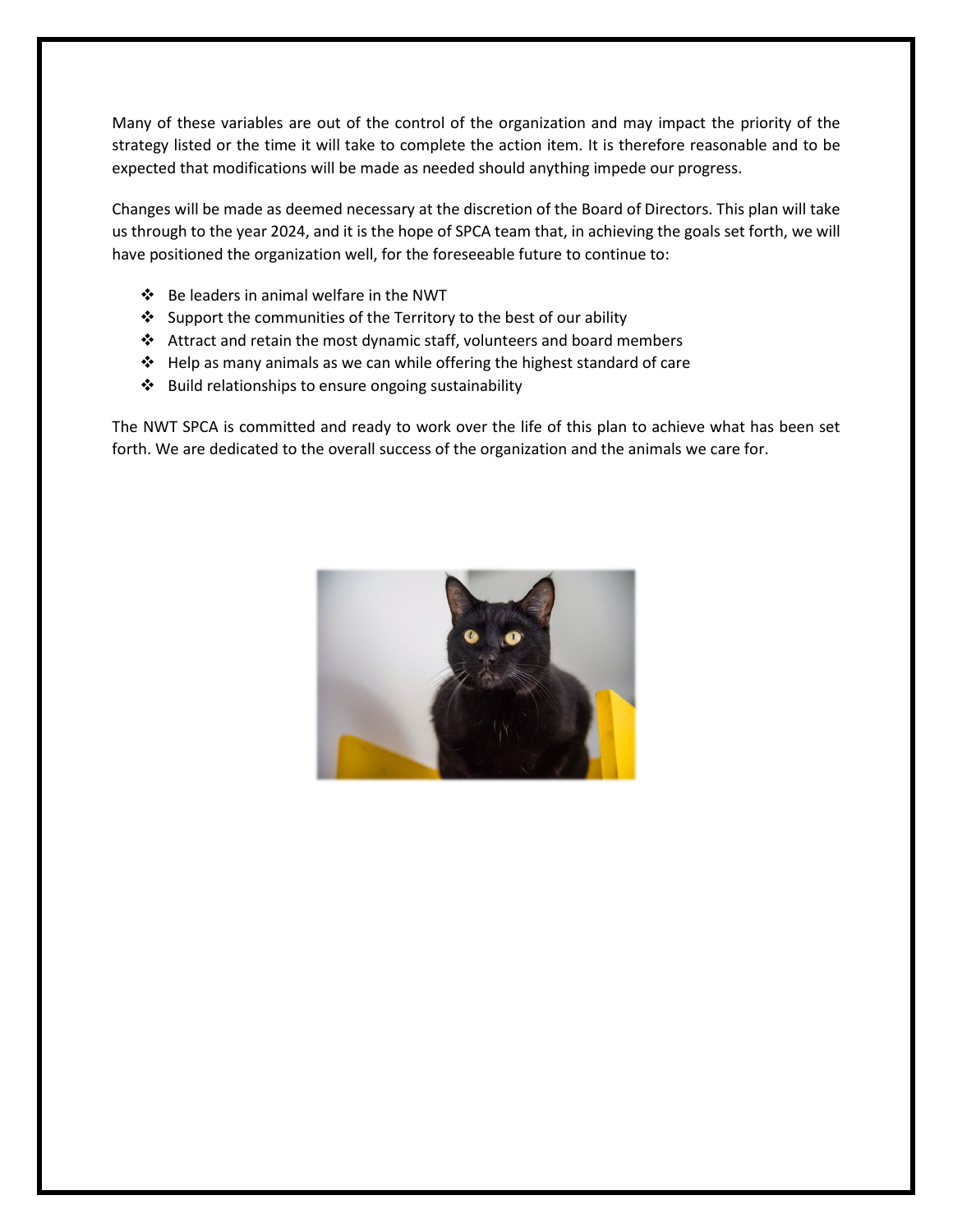# **Mission**

To protect and enhance the quality of life for domestic animals in NWT and to help support the North in appreciating and learning the value of the northern dog in today's society.

# Vision

To prevent animal cruelty; educate about humane treatment of animals; provide shelter and care to abandoned and abused animals; and encourage adoption to suitable homes. Through education and programming, we hope to promote responsible pet ownership and encourage spaying/neutering, so animals can live the best life possible.

Our over-all goal is to engage and encourage our society to help build communities where all animals who depend on humans for their wellbeing can experience freedom from hunger and thirst, pain and injury, distress and discomfort.

# Requirements for Success

The needs of our mission are enormous and beyond our ability to fulfill within our current financial capacity and framework. We require all governments to recognize that our organization and its programs are essential and help with improving the communities social, health and safety concerns. It is proven that the general welfare of a community can begin with the improved attitude and care of its animals. Resources and partnerships are essential to improve the health of each community; funding and support are critical to accomplish this.

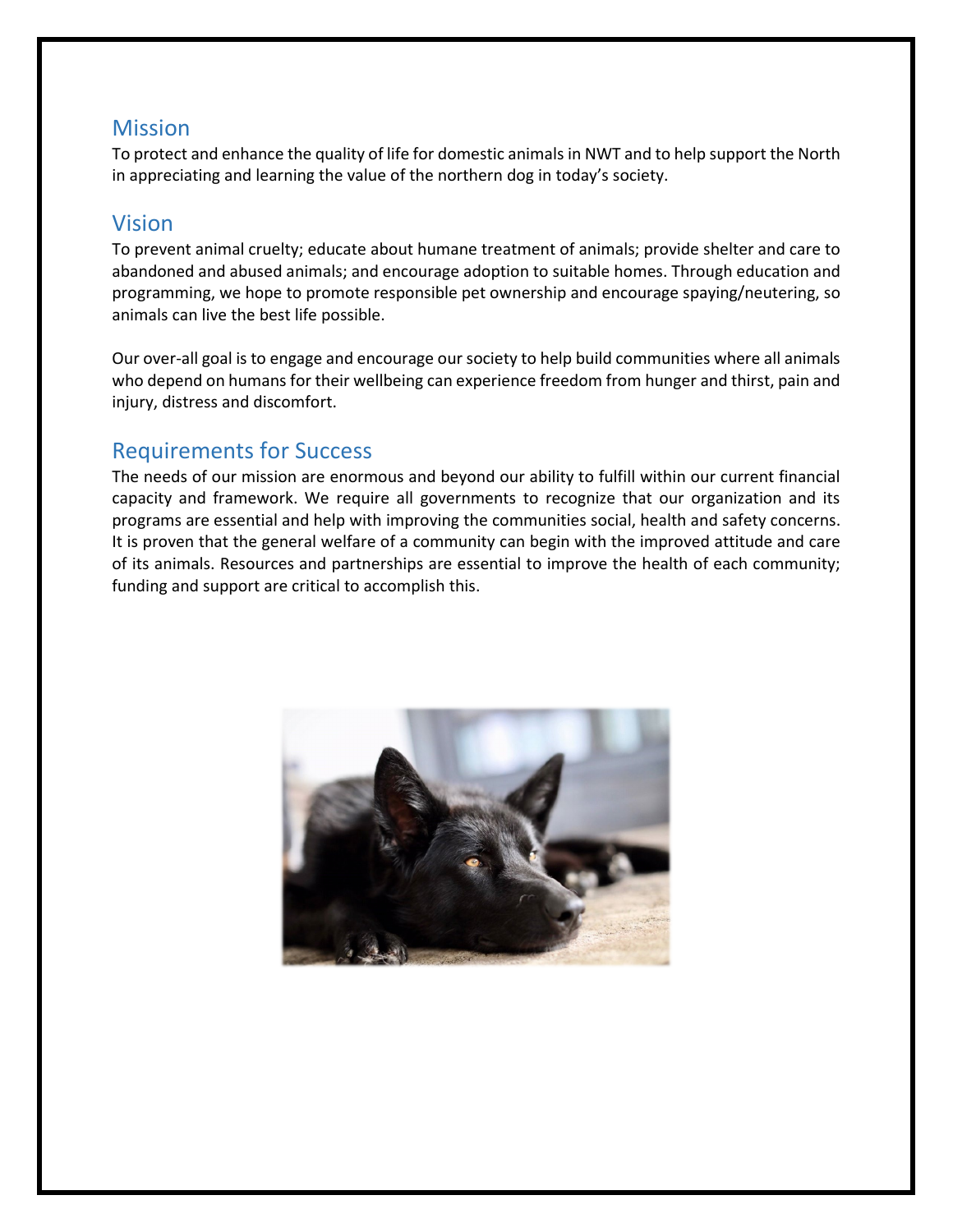# Accomplishments & History

Though established as a non-profit organization in 1988, the NWT SPCA as a volunteer Board spent most of its energy and funds working with the Great Slave Animal hospital and its pound animals helping with medical bills and advertisement to the public. There was also some transporting of dogs south to Alberta Rescues. In recent years, we have become a separate entity and are able to house our own animals and be responsible for our own adoptions and programs. Our success has been the result of hard work, incredible community support and a mutual passion for helping animals in need. In 2010, the Board applied for and won a \$300,000 grant through the AVIVA Community Foundation of Canada. This started the ball rolling with major fund-raising efforts to build a facility.

In October 2012, the shelter opened its doors. Since that time, we have slowly improved and completed more of the facility to better accommodate the animals and our program needs. We have saved the lives of 1000's of animals since 2011 and before that while helping the Great Slave Animal Hospital with countless animals. Through fostering and transporting, adopting within and outside of the Territory, we have rescued and re-homed all these animals without any government funding. From its inception the organizational goals have been:

- $\div$  To promote awareness of, and concern for, the humane treatment of domestic animals
- To discourage abusive practices leading to domestic animal suffering
- To encourage responsible care and treatment of domestic animals
- $\div$  To encourage and support law enforcement of current and future laws enacted for the protection of domestic animals
- $\div$  To encourage and promote the adoption of abandoned and stray animals from animal shelters, SPCAs, rescue organizations, and Humane Societies
- $\cdot \cdot$  To assist other animal shelters and communities in the NWT who want to improve the quality of life for domestic animals in their own communities
- $\cdot \cdot$  To help communities be healthier and safer through helping the dogs
- $\cdot \cdot$  To be as environmentally friendly as possible at our facility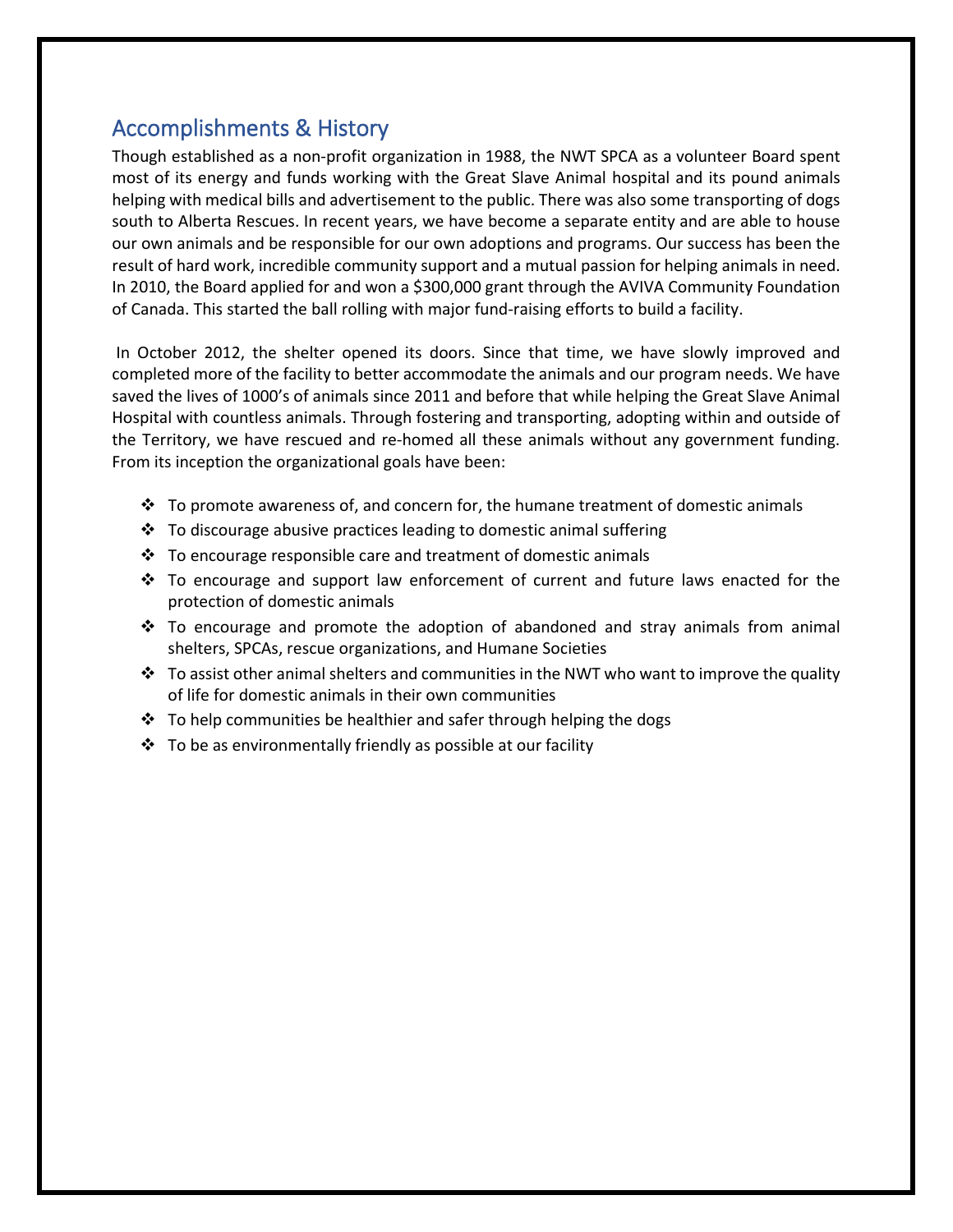# Moving forward

#### **Our Guiding Principles These beliefs and principles guide our attitudes and actions:**

#### *Ethical behavior*

We strive to be open, honest and transparent in our relationships with staff, members, volunteers, our donors and the public. We will treat each other and those we serve with integrity, respect and compassion. This includes people and animals.

#### *Partnerships*

We look to form partnerships and alliances with those that share our vision, guiding principles and respect for animals so we can accomplish more than we would on our own.

#### *Leadership*

We strive to be leaders in the protection and promotion of animal welfare in the NWT by demonstrating courage, compassion, knowledge and advocacy.

#### *Learning*

We recognize the need to grow and learn, using an evidence-based approach to improve and to evaluate the impact of our work.

#### *Responsibility*

Animal welfare is not the sole responsibility of the NWT SPCA. It's the responsibility of individuals and the community. Through education and other initiatives, we will promote greater responsibility for animal welfare.

#### *Accountability*

We endeavor to be accountable to those we serve. We will report and regularly track what we plan and achieve.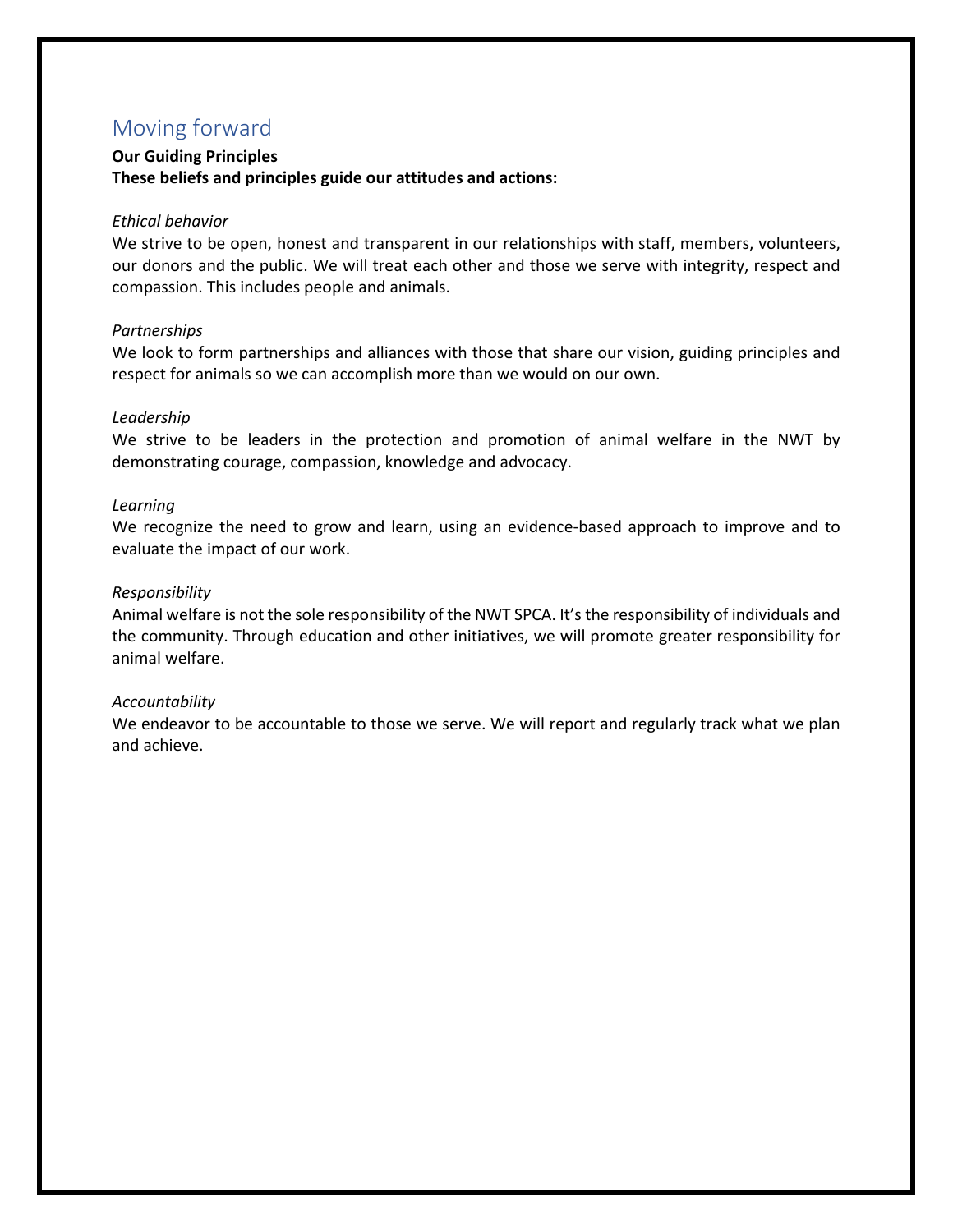# Strategic Objectives

### **Priorities**

### 1. Funding and on-going public donations

- ❖ Build and diversify our sources of revenue
- ❖ Grow and enhance existing donors
- $\cdot$  Work with Territorial and Federal government to secure essential funding
- ❖ Find and apply for relevant public grants

The NWT SPCA will look at ways to maximize fundraising potential and be creative in our revenue sourcing. We need to look at legacy income, merchandise and retail, workshops, and to look at other non-profit organizations that have been successful. It is also essential to look at all levels of government for support considering we work with and service all communities in the NWT.

### 2. Community Outreach and Support

- $\cdot$  Build and maintain current partnerships with First Nations communities
- $\div$  Continue to develop humane educational materials that reflect the cultural diversity of the NWT
- ❖ Continue to engage leaders in each community
- $\triangleleft$  Continue to expand vet clinics in more communities
- $\clubsuit$  Promoting better animal compassion, suggest in-community temporary shelters, encourage responsibility of dog ownership in all communities

In the past few years our organization has built relationships with many NWT communities. We have made many contacts with several isolated communities and have connected with teachers and local governments. Through educational material, vaccine clinics, outreach with pet food and supplies (collars, leashes, straw and dog houses) we have reached many people. Recognizing the proactive and critical role that humane education plays in raising awareness of animal welfare in communities, we are committed to improving and increasing our education in all communities we work with. We will work to creating educational materials for schools and youth groups that reflect cultural and ethnic diversity as well and engage more with leaders in as many communities as possible.

### 3. Improve Animal care in our shelter

- \* To strengthen staff by training (public interaction, animal behavior, cleaning protocols, vet and animal health)
- $\cdot$  Recruit volunteers for shelter operations and animal care
- $\cdot$  Improve administration and organization at shelter
- $\div$  Continue improving and maintaining the facility, including enrichment for shelter animals
- ❖ Improve marketing of our mandate and programs

Our staff plays a critical role in ensuring the welfare of our in-shelter animals. We recognize the stress involved in a challenging work environment such as animal welfare and we strive to lessen staff turnover and improve the day to day work life of our staff. We will incorporate necessary training for staff including dog behavior and cleaning protocols. We will promote life-long learning for staff in the animal welfare field to enhance their abilities and performance in the work environment. Our